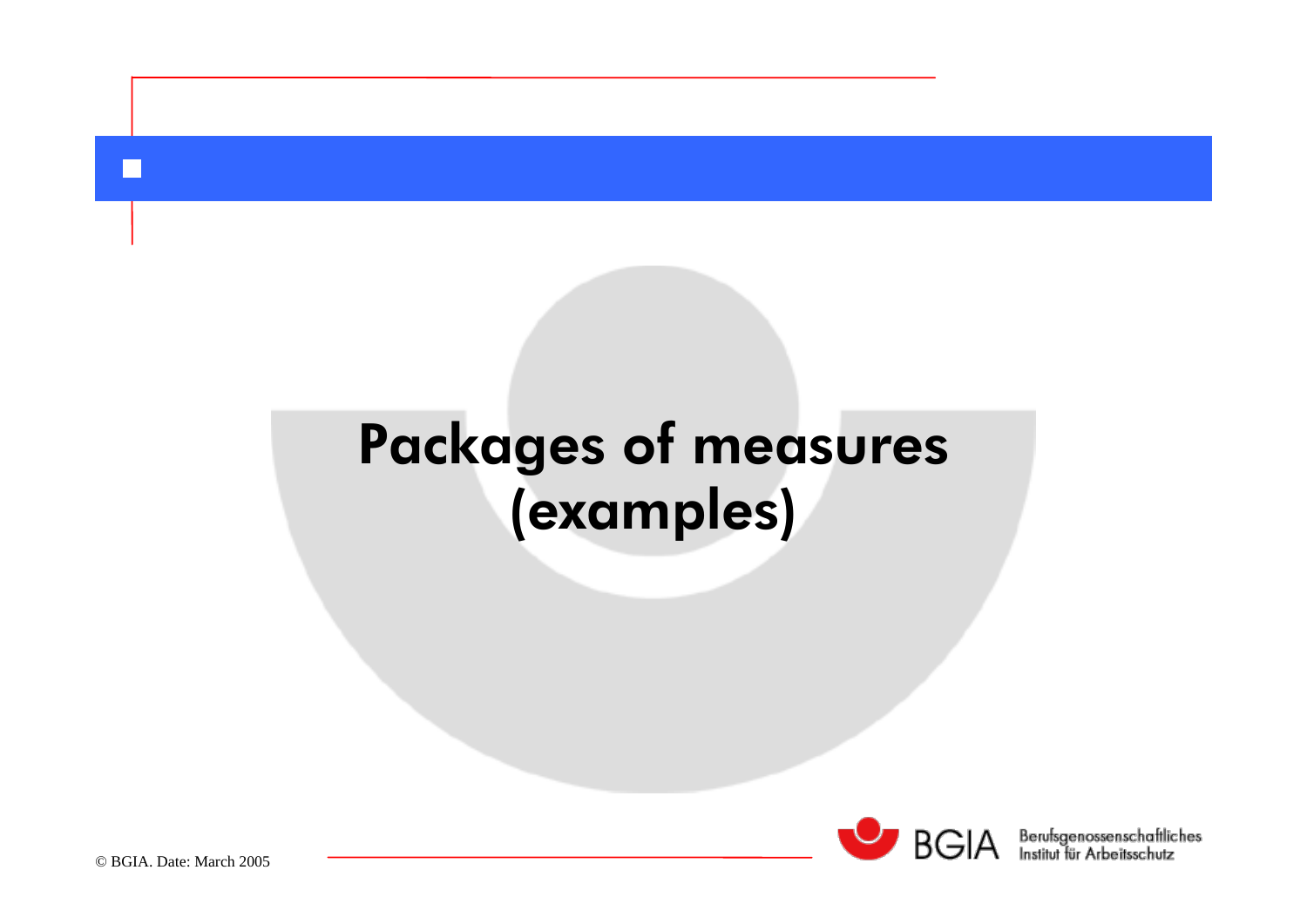# **Hazard points**





### Hazard points on 2, 3 and 4-wing revolving doors:

- Hazard point A: Between main closing edge and opposing closing edge
- Hazard point B: Between main closing edge and inner wall
- Hazard point C: Between secondary closing edge and floor
	- Hazard point D: Between secondary closing edge and ceiling

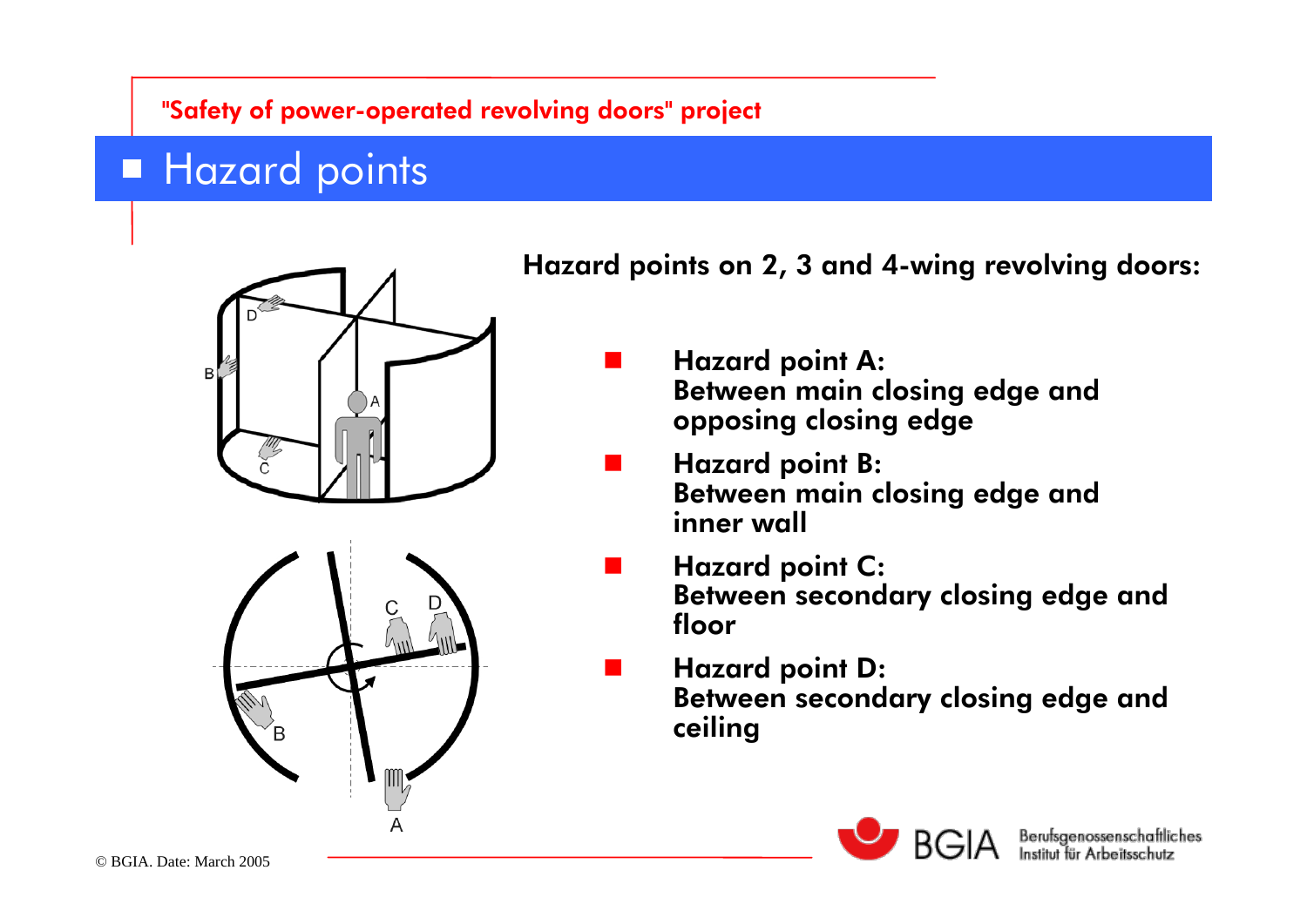## **Packages of measures: remarks**

#### Remarks:

1) The deformation path of the pressure-sensitive edge must be selected such that it is greater than the braking distance of the revolving door. Should the deformation path be too short, the rotational velocity of the door must be reduced by means of electrosensitive protective equipment (ESPE) or by control measures (reduction of the speed during the approach by the main closing edge of the opposing edge).

2) The packages of measures comprise design, control and organizational measures.

3) The packages of measures described here serve only as examples, and can be adapted if required; the level of safety must however be retained.

4) According to EN 349 Table 1, fingers are not at risk of crushing at a distance of > 25 mm. It is assumed that the hazard point D can be reached only with the fingers and not with the entire hand or other limbs.

#### Further possible measures within the packages of measures:

- Mechanism for folding the door wings; the design of the mechanical safety must be comparable to the required control Category; if applicable, fault exclusion for example with encapsulation of the hinges.

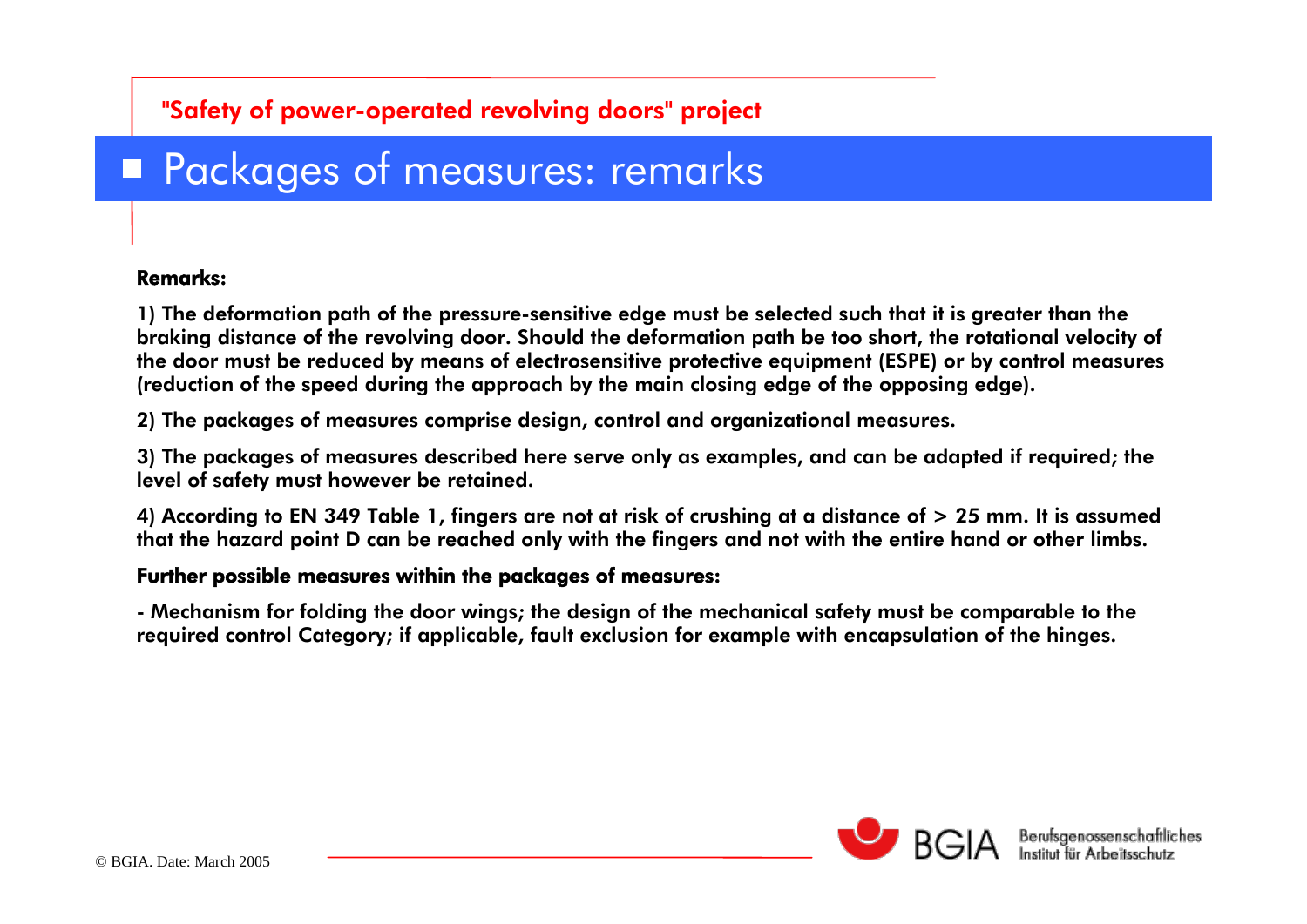### **Package of measures: hazard point A: trapping**

| Door type | <b>Hazard</b>                                                                                    | <b>Safeguarding in Category</b>                                                                                                                                                                                                                                                                                                                                                                   | <b>Example package of measures</b>                                                                                                                                                                                                                                                                                                                                                                                                                                                                                                                                                                                                                                                                                                                                                                                                                                                                                                                                                                                                                                                                                                     | Alternatively                                                                                                                                                                                                                                                                                                                            |
|-----------|--------------------------------------------------------------------------------------------------|---------------------------------------------------------------------------------------------------------------------------------------------------------------------------------------------------------------------------------------------------------------------------------------------------------------------------------------------------------------------------------------------------|----------------------------------------------------------------------------------------------------------------------------------------------------------------------------------------------------------------------------------------------------------------------------------------------------------------------------------------------------------------------------------------------------------------------------------------------------------------------------------------------------------------------------------------------------------------------------------------------------------------------------------------------------------------------------------------------------------------------------------------------------------------------------------------------------------------------------------------------------------------------------------------------------------------------------------------------------------------------------------------------------------------------------------------------------------------------------------------------------------------------------------------|------------------------------------------------------------------------------------------------------------------------------------------------------------------------------------------------------------------------------------------------------------------------------------------------------------------------------------------|
| 2-wing    | <b>Trapping</b><br>between<br>main closing<br>edge and<br>right-hand<br>opposing<br>closing edge | <b>Category 4</b><br>Implementation by means of<br>a package of measures<br>comprising sensors of at<br>least Category 2, in order to<br>attain the level of safety of<br>Category 4<br>The crushing and shear<br>hazards, which are to be<br>safeguarded against by<br>means of packages of<br>measures to Category 2/3,<br>are covered by the package<br>of measures for the<br>trapping hazard | Package of measures for attainment of<br>Category 4:<br>1. Installation on the right-hand opposing<br>closing edge of a pressure-sensitive edge<br>(Category 3, to DIN EN 1760-2), inclined<br>(towards the wing of the door, range of<br>action 180°) and with adequate deformation<br>in consideration of the door velocity<br>2. Installation on the main closing edge (on<br>the door wing in the direction of rotation) of<br>a pressure-sensitive edge (Category 3, to<br>DIN EN 1760-2), inclined (towards the<br>opposing closing edge, range of action<br>180°) and with adequate deformation in<br>consideration of the door velocity<br>3. Installation of testable, electrosensitive<br>protective equipment (ESPE, Category 3,<br>e.g. infrared light scanner (IR scanner) with<br>background analysis, light curtain) in front<br>of the right-hand opposing closing edge for<br>reduction of the door velocity in the event of<br>detection<br>4. Inherent safety by limitation of the drive<br>power<br>5. Regular manual inspection of the safety<br>equipment (visual and function checks) by<br>means of checklists | Alternatively to 3.:<br>Reduction, for example by<br>means of a frequency converter<br>with monitored ramp function, of<br>the rotational velocity of the door<br>during approach by the main<br>closing edge of the right-hand<br>opposing closing edge at a<br>distance from the opposing<br>closing edge which is to be<br>specified. |



BGIA Berufsgenossenschaftlic aftliches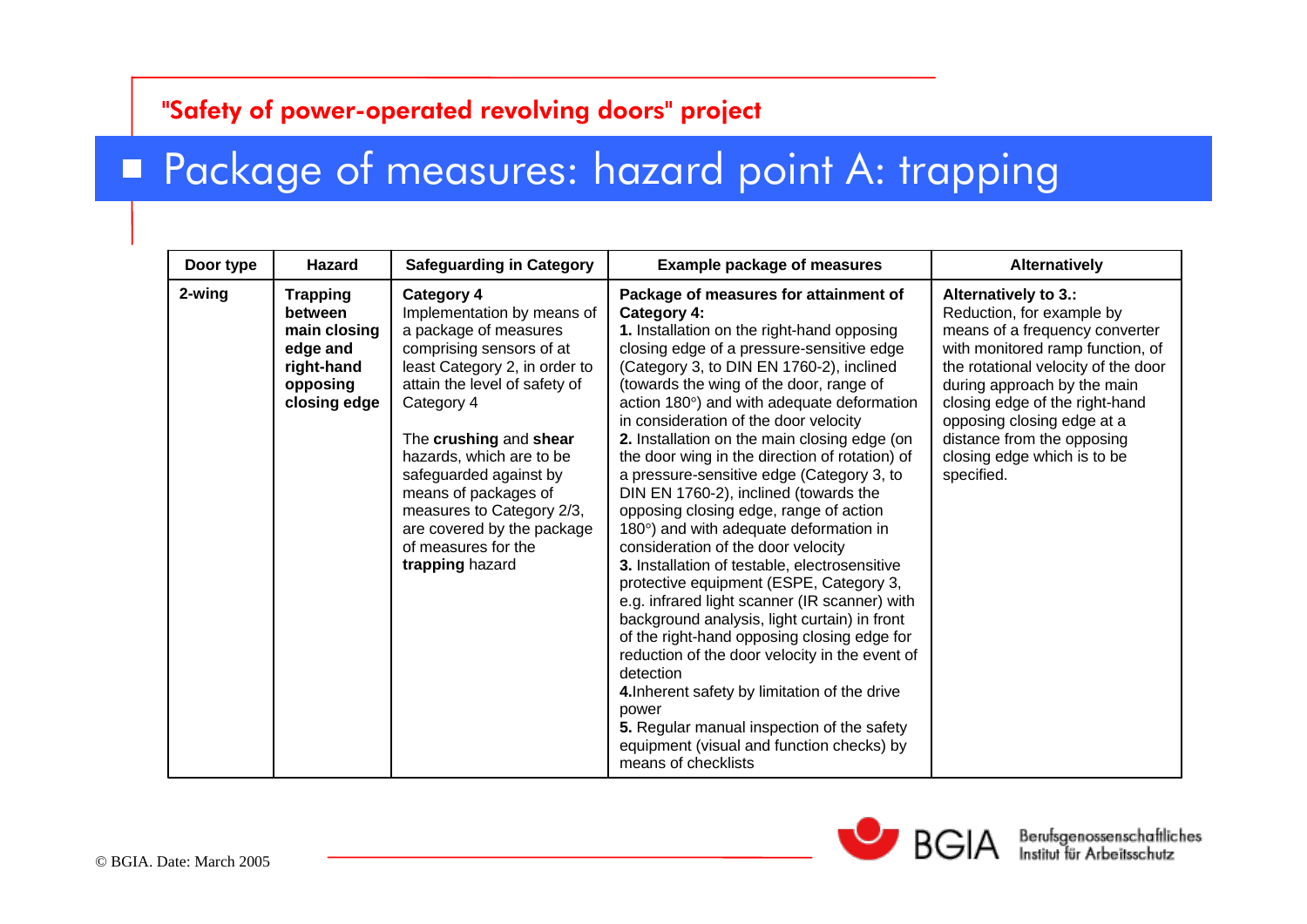### **Package of measures: hazard point A: crushing/shearing**

| Door type         | <b>Hazard</b>                                                                                    | <b>Safeguarding in Category</b>                          | <b>Example package of measures</b>                                                                                                                                                                                                                                                                                                                                                                                                                                                                                                                                                                                                                                                                                                                                                                                                       | Alternatively                                                                                                                                                                                                                                                                                                                                                                                                                                                                                                                                                                   |                                                                                                                                                                                                                          |
|-------------------|--------------------------------------------------------------------------------------------------|----------------------------------------------------------|------------------------------------------------------------------------------------------------------------------------------------------------------------------------------------------------------------------------------------------------------------------------------------------------------------------------------------------------------------------------------------------------------------------------------------------------------------------------------------------------------------------------------------------------------------------------------------------------------------------------------------------------------------------------------------------------------------------------------------------------------------------------------------------------------------------------------------------|---------------------------------------------------------------------------------------------------------------------------------------------------------------------------------------------------------------------------------------------------------------------------------------------------------------------------------------------------------------------------------------------------------------------------------------------------------------------------------------------------------------------------------------------------------------------------------|--------------------------------------------------------------------------------------------------------------------------------------------------------------------------------------------------------------------------|
| 3-wing/<br>4-wing | Crushing<br>between<br>main closing<br>edge and<br>right-hand<br>opposing<br>closing edge        | Category 2/3                                             | Package of measures for<br>attainment of Category 2/3:<br>1. Installation on the right-hand<br>opposing closing edge of a pressure-<br>sensitive edge (Category 3, to DIN<br>EN 1760-2), inclined (towards the<br>wing of the door, range of action<br>180°) and with adequate deformation<br>in consideration of the door velocity<br>2. Installation on the main closing<br>edge (on the door wing in the<br>direction of rotation) of a pressure-<br>sensitive edge (Category 3, to DIN<br>EN 1760-2), inclined (towards the<br>opposing closing edge, range of<br>action 180°) and with adequate<br>deformation in consideration of the<br>door velocity<br>3. Inherent safety by limitation of the<br>drive power<br>4. Regular manual inspection of the<br>safety equipment (visual and function<br>checks) by means of checklists | and $2$ .:<br>pressure-sensitive edges not be                                                                                                                                                                                                                                                                                                                                                                                                                                                                                                                                   | Alternatively/supplementary to 1.<br>Should the deformation path of the<br>sufficient, testable, electrosensitive<br>protective equipment (ESPE, Category<br>3) can be employed for reduction of<br>the rotational speed |
|                   | <b>Shearing</b><br>between<br>main closing<br>edge and<br>right-hand<br>opposing<br>closing edge | Category 2/3 or by design<br>(avoidance of shear points) |                                                                                                                                                                                                                                                                                                                                                                                                                                                                                                                                                                                                                                                                                                                                                                                                                                          | Alternatively/supplementary to 1.<br>and $2$ .:<br>Should the deformation path of the<br>pressure-sensitive edges not be<br>sufficient, the rotational velocity of the<br>door can be reduced during approach<br>by the main closing edge of the right-<br>hand opposing closing edge by the use<br>of control equipment (e.g. a frequency<br>converter)<br>If the deformation path of the pressure-<br>sensitive edge on the main closing<br>edge is sufficiently great, installation of<br>a rubber section on the right-hand<br>opposing closing edge would be<br>sufficient |                                                                                                                                                                                                                          |



BGIA Berufsgenossenschaftlic liches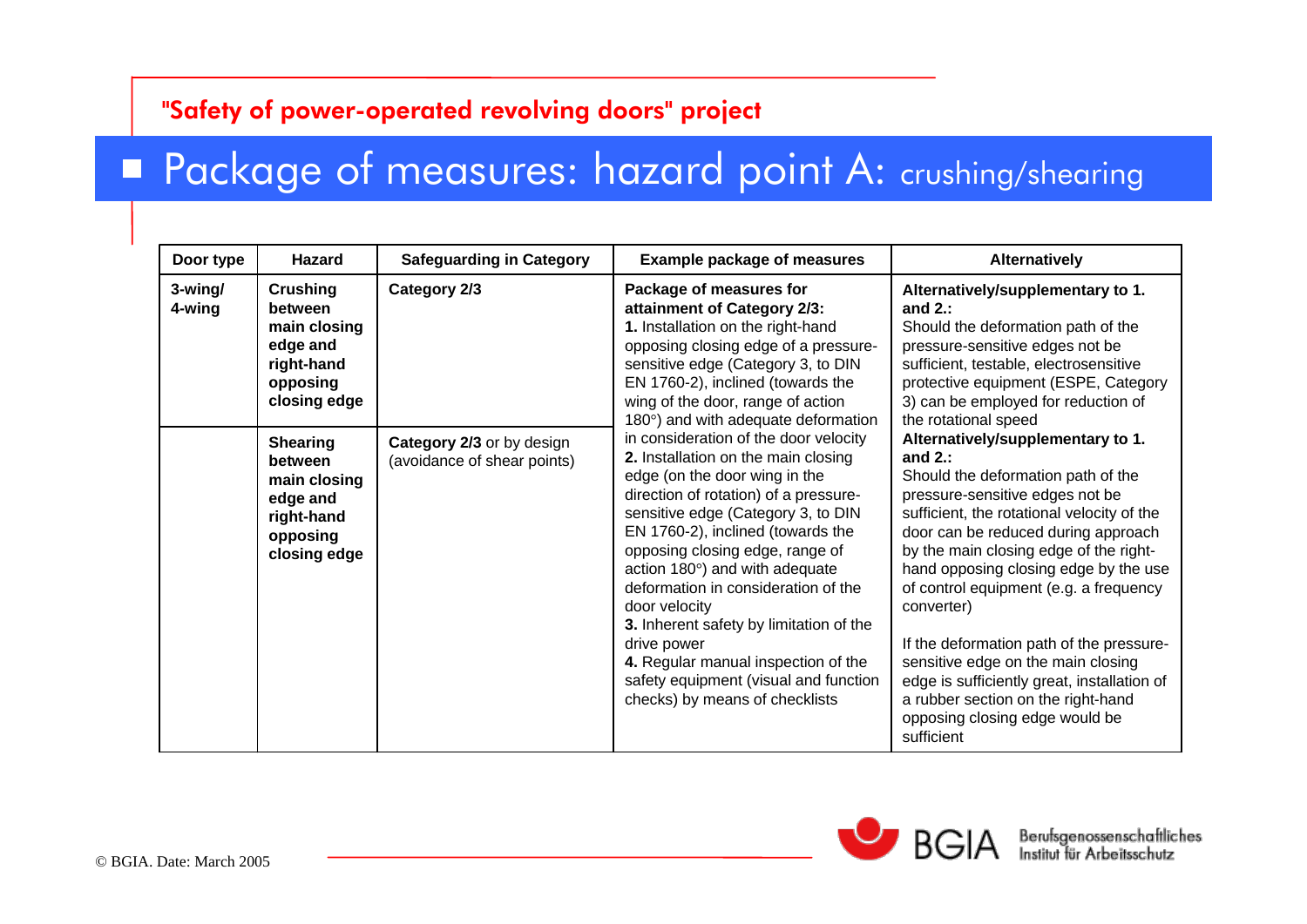### **Package of measures: hazard point B**

| Door<br>type                       | <b>Hazard</b>                                                                                                                               | <b>Safeguarding in Category</b>                                                                                                                                                                                                                            | <b>Example package of measures</b>                                                                                                                                                                                                                                                                                                                                                                                                                                                                                                                                                          | <b>Alternatively</b>                                                                                                                                                                                                                                                                                                                                                                                                                                                 |
|------------------------------------|---------------------------------------------------------------------------------------------------------------------------------------------|------------------------------------------------------------------------------------------------------------------------------------------------------------------------------------------------------------------------------------------------------------|---------------------------------------------------------------------------------------------------------------------------------------------------------------------------------------------------------------------------------------------------------------------------------------------------------------------------------------------------------------------------------------------------------------------------------------------------------------------------------------------------------------------------------------------------------------------------------------------|----------------------------------------------------------------------------------------------------------------------------------------------------------------------------------------------------------------------------------------------------------------------------------------------------------------------------------------------------------------------------------------------------------------------------------------------------------------------|
| $2$ -wing/<br>$3$ -wing/<br>4-wing | Crushing<br>between<br>main<br>closing<br>edge and<br>inner wall<br><b>Shearing</b><br>between<br>main<br>closing<br>edge and<br>inner wall | <b>Category 2</b><br>Implementation by means of a<br>package of measures, sensors<br>of at least Category 2<br>Category 4 or by design<br>(avoidance of shear points.<br>The distance between the<br>profile and wing must be<br>$>= 25$ mm in this case). | Package of measures for attainment of<br>Category 2:<br>1. Installation on the main closing edge in<br>the direction of rotation of a pressure-<br>sensitive edge (Category 3, to DIN EN<br>1760-2), inclined (towards the inner wall,<br>range of action 180°) and with adequate<br>deformation in consideration of the door<br>velocity<br>2. Avoidance of shear points (Category 4<br>is otherwise required)<br>3. Inherent safety by limitation of the drive<br>power<br>4. Regular manual inspection of the safety<br>equipment (visual and function checks) by<br>means of checklists | Alternatively to 1. (when<br>braking distance of door ><br>deformation path of pressure-<br>sensitive edge):<br>1. Use on the main closing edge<br>in the direction of rotation of a<br>pressure-sensitive edge<br>(Category 3, to DIN EN 1760-2),<br>inclined (towards inner wall,<br>range of action 180°)<br>2. Use of testable electrosensitive<br>protective equipment (ESPE,<br>Category 3) for reduction of the<br>door velocity in the event of<br>detection |

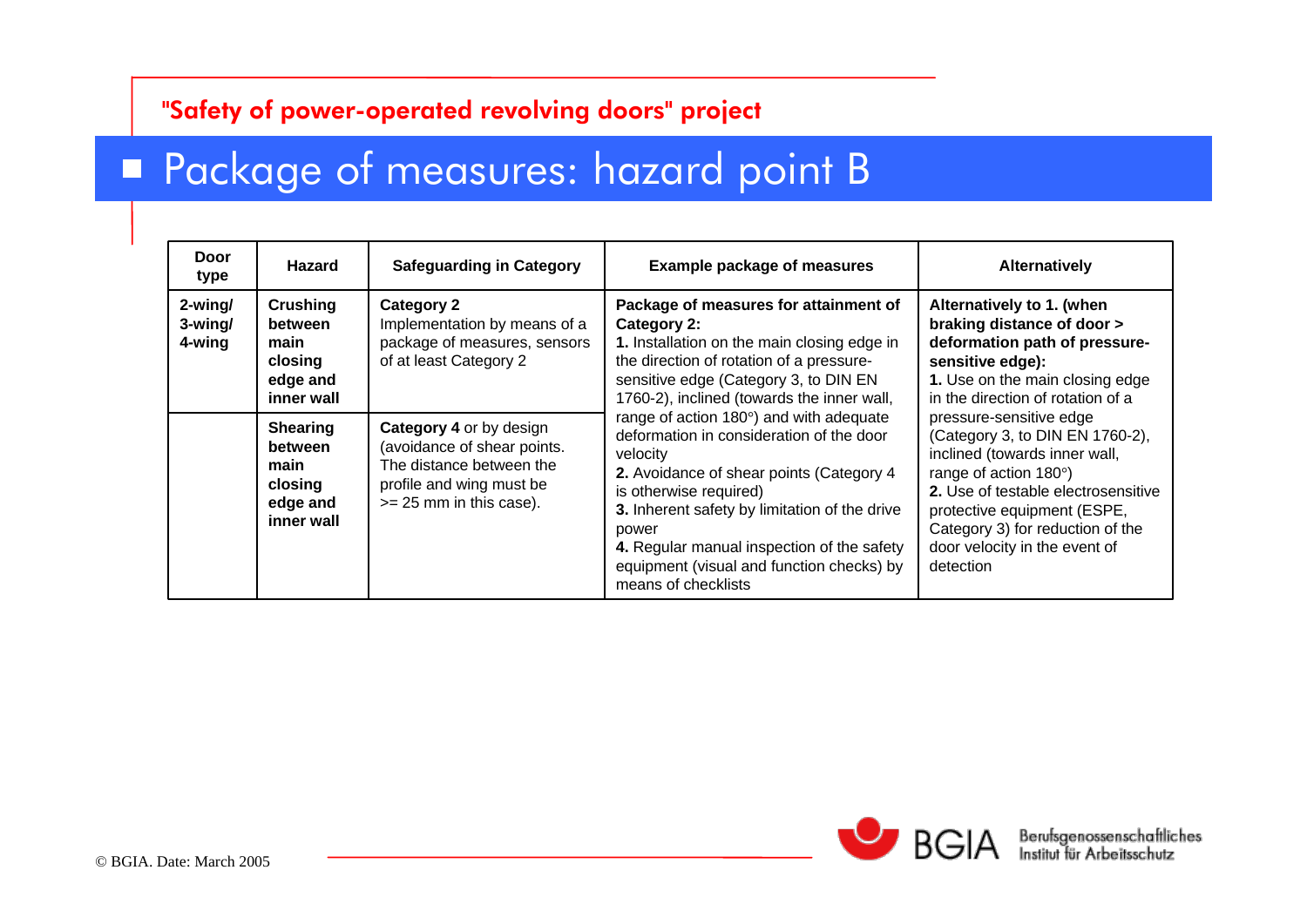### **Package of measures: hazard point C**

| Door<br>type                    | Hazard                                               | Door diameter        | <b>Safeguarding in Category</b>                                                                                                                                                                                                                          | <b>Example package of measures</b>                                                                                                                                                                                                                                                                                                                                                                                                                                                                                                          | Alternatively |
|---------------------------------|------------------------------------------------------|----------------------|----------------------------------------------------------------------------------------------------------------------------------------------------------------------------------------------------------------------------------------------------------|---------------------------------------------------------------------------------------------------------------------------------------------------------------------------------------------------------------------------------------------------------------------------------------------------------------------------------------------------------------------------------------------------------------------------------------------------------------------------------------------------------------------------------------------|---------------|
| 2-wing/<br>$3$ -wing/<br>4-wing | Crushing<br>between<br>door wing<br>and floor        | All                  | Package of measures for attainment of<br><b>Category 2</b><br>Implementation by means of a<br>Category 2/3:<br>package of measures, sensors<br>1. Installation of a pressure-sensitive<br>of at least Category 2<br>edge (Category 3, to DIN EN 1760-2), |                                                                                                                                                                                                                                                                                                                                                                                                                                                                                                                                             |               |
|                                 | <b>Shearing</b><br>between<br>door wing<br>and floor | All                  | Category 4 or by design<br>(avoidance of shear points, for<br>example by shoe-cleaning mats<br>with a grid interval of $\leq$ 4 mm)                                                                                                                      | inclined (towards the floor, range of<br>action 180°) and with adequate<br>deformation in consideration of the door<br>velocity<br>2. Use of testable, electrosensitive<br>protective equipment (ESPE, Category 3)<br>for reduction of the door velocity in the<br>event of detection<br>3. Avoidance of shear points (Category 4<br>is otherwise required)<br>3. Inherent safety by limitation of the drive<br>power<br>4. Regular manual inspection of the<br>protective equipment (visual and function<br>checks) by means of checklists |               |
|                                 | Impact by<br>the door<br>wing                        | $>3000$ mm           | Category 2/3                                                                                                                                                                                                                                             |                                                                                                                                                                                                                                                                                                                                                                                                                                                                                                                                             |               |
|                                 |                                                      | $\epsilon = 3000$ mm | Measures are to be defined on a<br>case-by-case basis                                                                                                                                                                                                    |                                                                                                                                                                                                                                                                                                                                                                                                                                                                                                                                             |               |



 $B\overline{G}$ | $A$  Berufsgenossenschaftliches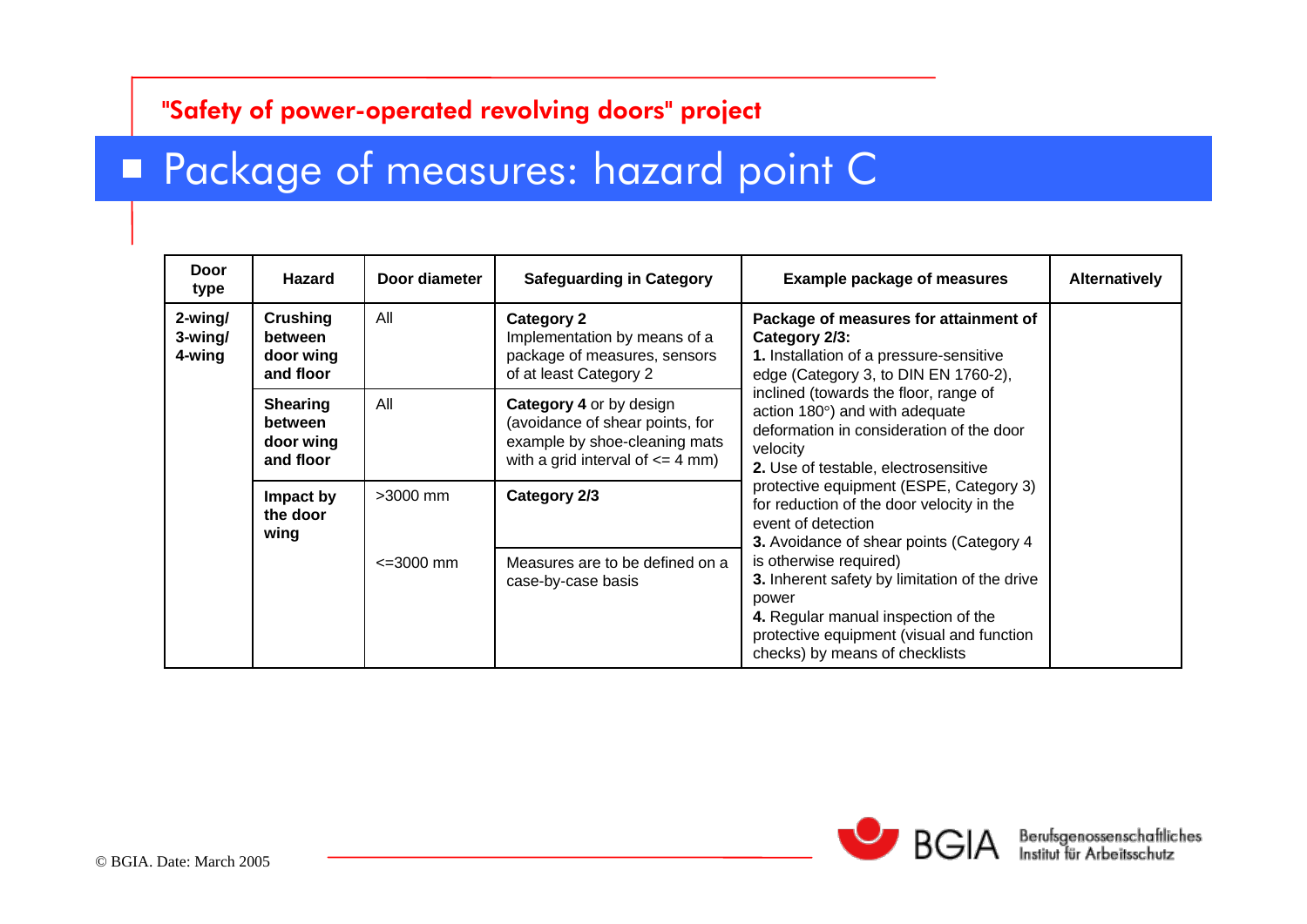### **Package of measures: hazard point D**

| Door type                    | Hazard                                                 | <b>Safeguarding in Category</b>                                                                                                                                                                                                                                                 | <b>Example package of measures</b>                                                                                                                                                                                                                                                                                                                                                                                                                                         | <b>Alternatively</b> |
|------------------------------|--------------------------------------------------------|---------------------------------------------------------------------------------------------------------------------------------------------------------------------------------------------------------------------------------------------------------------------------------|----------------------------------------------------------------------------------------------------------------------------------------------------------------------------------------------------------------------------------------------------------------------------------------------------------------------------------------------------------------------------------------------------------------------------------------------------------------------------|----------------------|
| 2-wing/<br>3-wing/<br>4-wing | <b>Crushing</b><br>between<br>door wing<br>and ceiling | <b>Category 2</b><br>The canopy of the door<br>system does not rotate with<br>the wings:<br>No measures required if:<br>- Distance between door wing<br>and max. projection on the<br>ceiling (e.g. light fittings)<br>$>= 25$ mm<br>- The ceiling is free of<br>recesses<br>or | Package of measures for<br>attainment of Category 2/3:<br>1. Installation of a pressure-sensitive<br>edge (Category 3, to DIN EN 1760-<br>2), inclined (towards the ceiling,<br>range of action $180^\circ$ ) and with<br>adequate deformation in<br>consideration of the door velocity<br>2. Inherent safety by limitation of the<br>drive power<br>3. Regular manual inspection of the<br>protective equipment (visual and<br>function checks) by means of<br>checklists |                      |
|                              | <b>Shearing</b><br>between<br>door wing<br>and ceiling | Category 2/3 or by design<br>(avoidance of shear points.<br>The distance between the<br>profile and wing must be<br>$>= 25$ mm in this case).                                                                                                                                   |                                                                                                                                                                                                                                                                                                                                                                                                                                                                            |                      |



 $B\overline{G}$ | $A$  Berufsgenossenschaftliches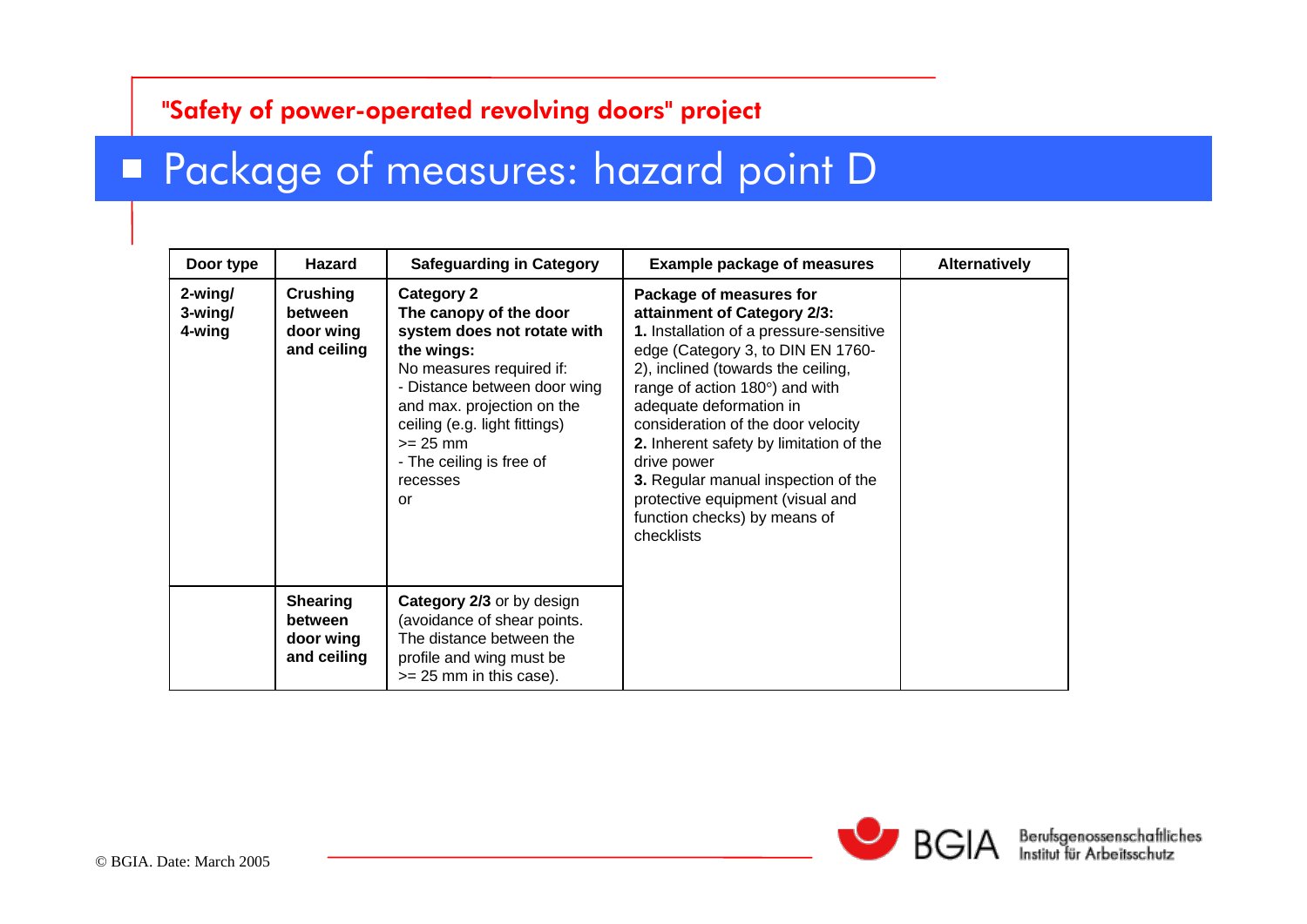### **Package of measures: control system**

- $\blacksquare$ Category 3 to EN 954-1 (redundant design with fault detection)
- $\blacksquare$ Testing of the ESPE once per rotation of the door
- $\blacksquare$ Monitoring of the redundant de-energization paths
- $\blacksquare$ Braking with monitored overtravel
- $\blacksquare$ Short response and signal processing times
- $\blacksquare$ Closed-circuit current principle for the detection of wire breakage, power failure, ageing, etc.
- $\blacksquare$ Minimization and monitoring of the motor torque
- $\blacksquare$ Electrical equipment to EN IEC 60204
- $\blacksquare$ Microprocessor-controlled systems to DIN EN 61508 Part 3, Section 7
- $\blacksquare$ In the event of a fault (in the sensor, the control system or the drive), the door drive must be halted permanently

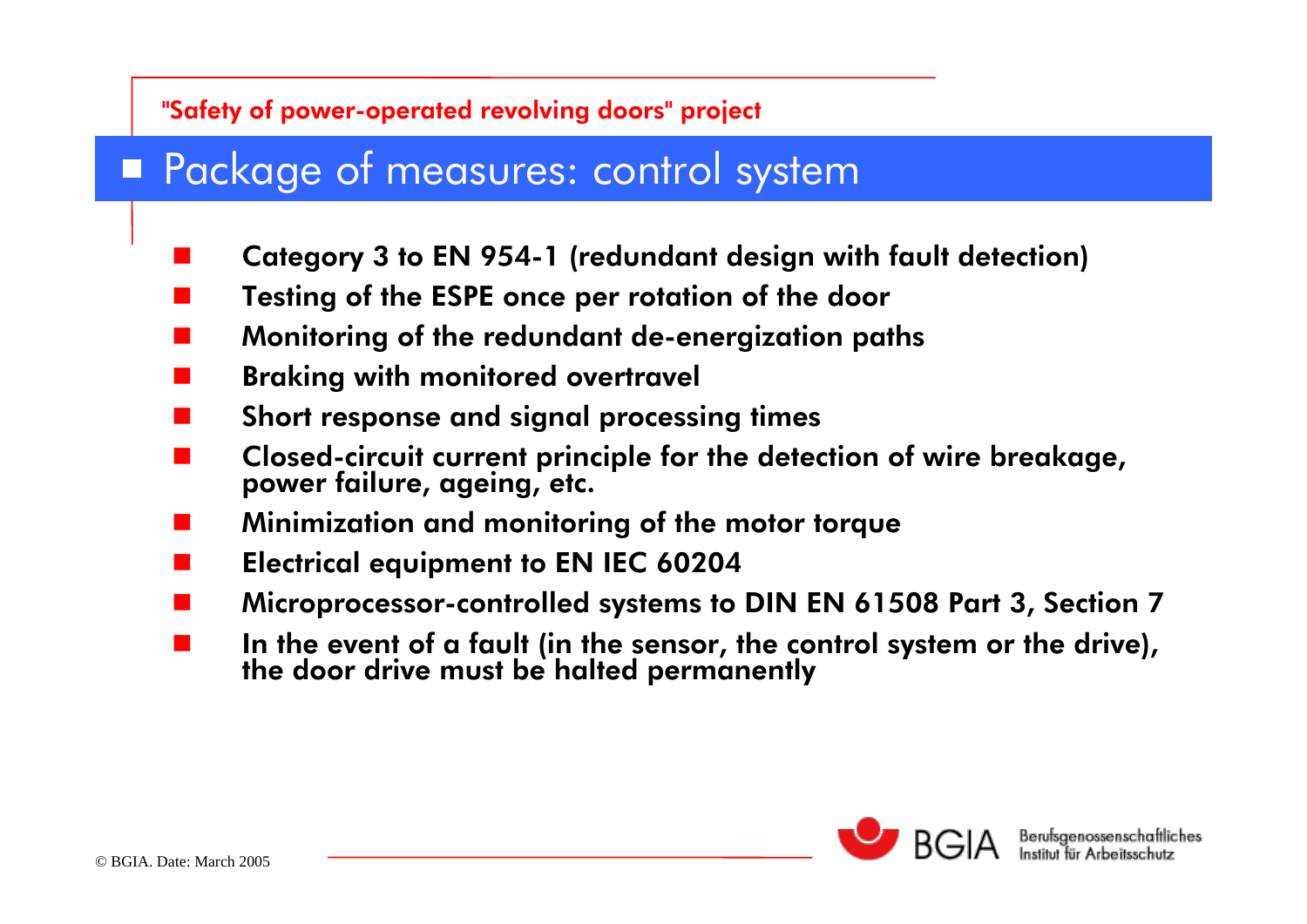### **Package of measures: protective devices**

- П Pressure-sensitive edges are subject to DIN EN 1760-2 In order to ensure early tripping by the pressure-sensitive edges, the release contact must be located 8 mm above the floor (enabling it also to be tripped by children's hands on the floor)
- ESPE is subject in general to EN IEC 61496-1
- Light barriers and light curtains are also subject to EN IEC 61496- 2
- Other ESPE (capacitive, PIR sensors, light scanners) is generally unsuitable for the protection of persons, unless its suitability has been demonstrated by a notified body (type examination for safety components in accordance with Annex IV of the Machinery Directive).
- П The safe operation of a protective device is also conditional upon the safe processing of signals from it in the downstream control system.
- It must not be possible for protective devices to be defeated by simple means.



BGIA Berufsgenossenschaftlic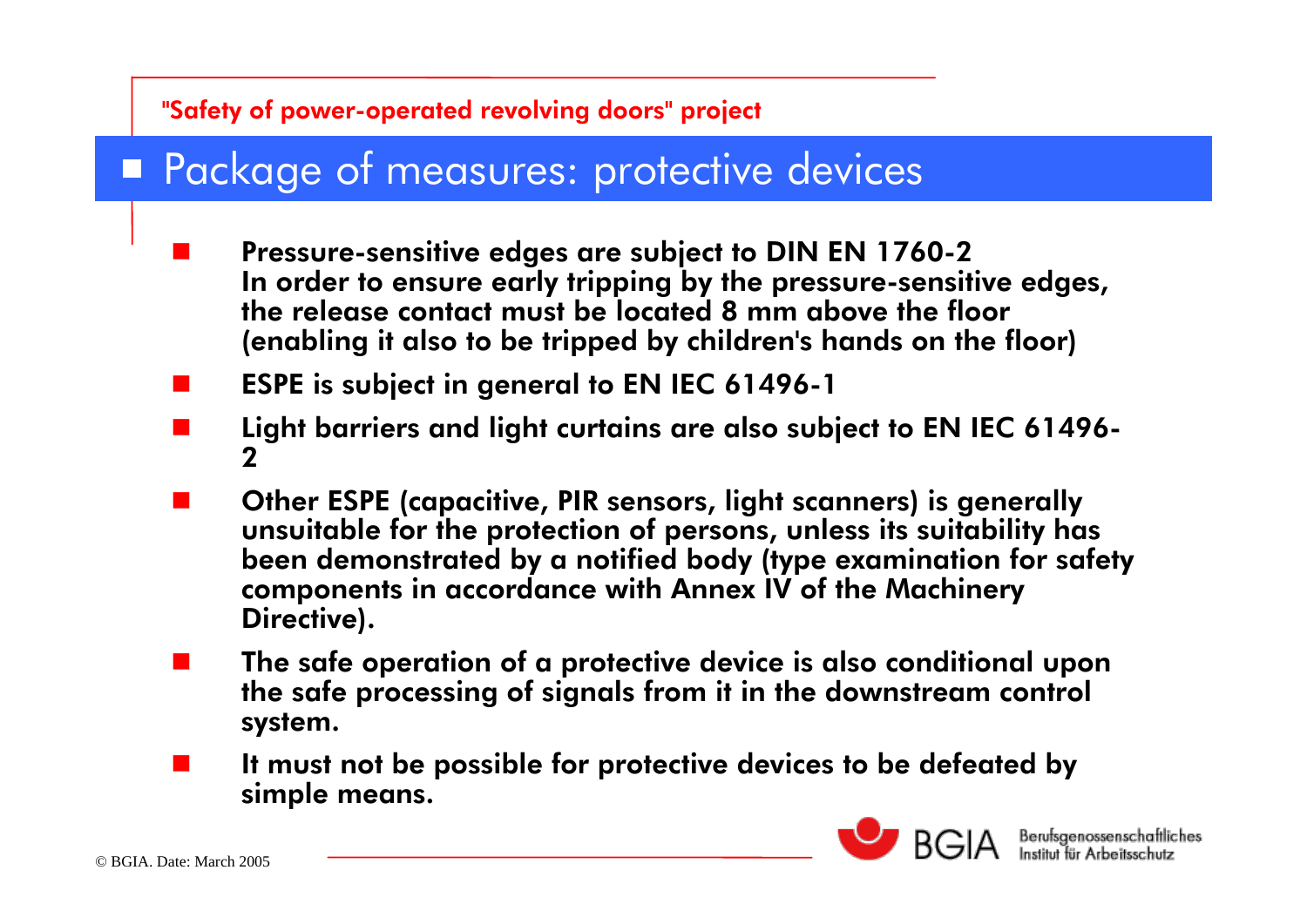## **Package of measures: safety functions**

- START, renewed delayed START with wait time following relief of pressure upon the tactile protective device
- STOP following tripping of a protective device, in the event of blockage of the door or in the event of a fault
- Emergency-stop, Off (e.g. at the main switch)
- Operating mode selection
- Safe muting of protective devices, especially ESPE
- П Processing of safety-related parameters
- Locking of night doors
	- Safe position
		- Safe rated rotational speed
		- Safely reduced speed
- Fitting of a button for reduced speed

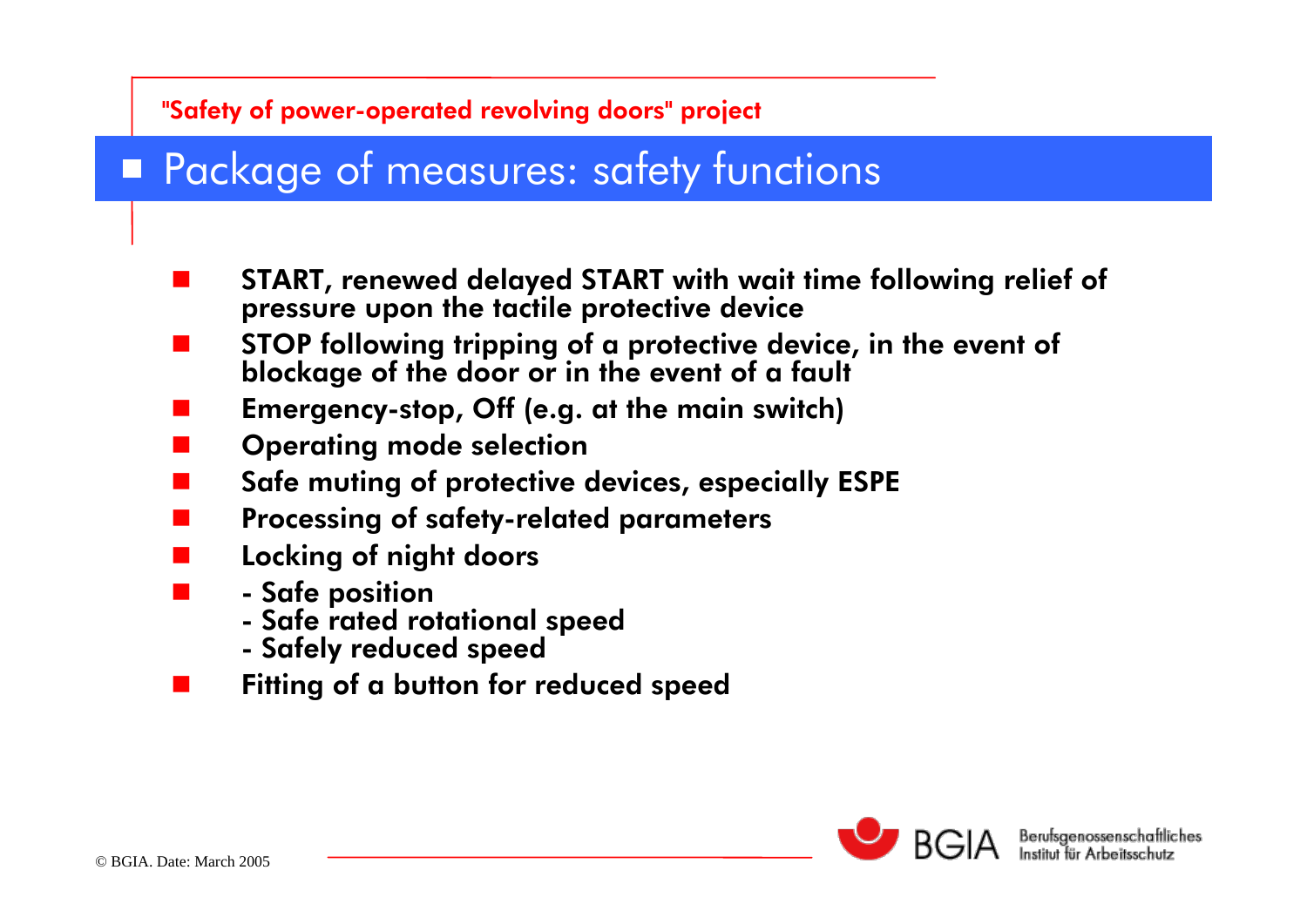### **Package of measures: informatory measures**

- an<br>M Transparent glass panes must be labelled
- an<br>M Affixing of labels with instructions for use of the door

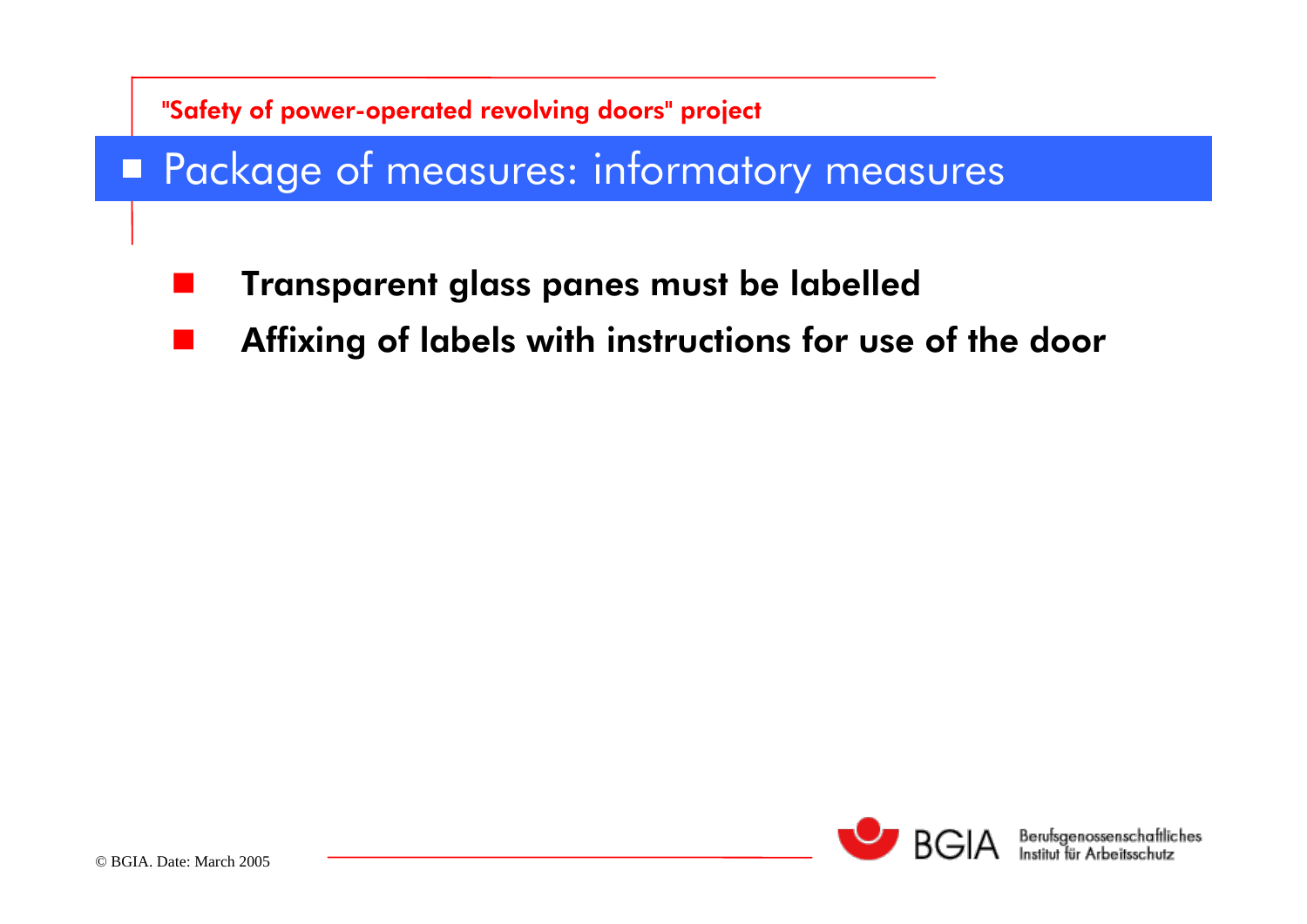### **Package of measures: operator information**

### Technical data

- $\Box$ Revolving door (dimensions, overtravel distances, door type, etc.)
- $\Box$ Door control system (Category, drive type, etc.)
- Protective devices (manufacturer, type, test certificate, etc.)
- П Description of the overall safety concept:
	- Block diagram of the control system including all safety functions
	- Protective devices employed
	- $\Box$ Information on the hazards and on the protective measures taken
- П Information on the intended use
- Declaration of conformity with the Machinery Directive
- П Checklist for regular testing by the operator
- Information on regular testing and maintenance by the manufacturer
- Test book